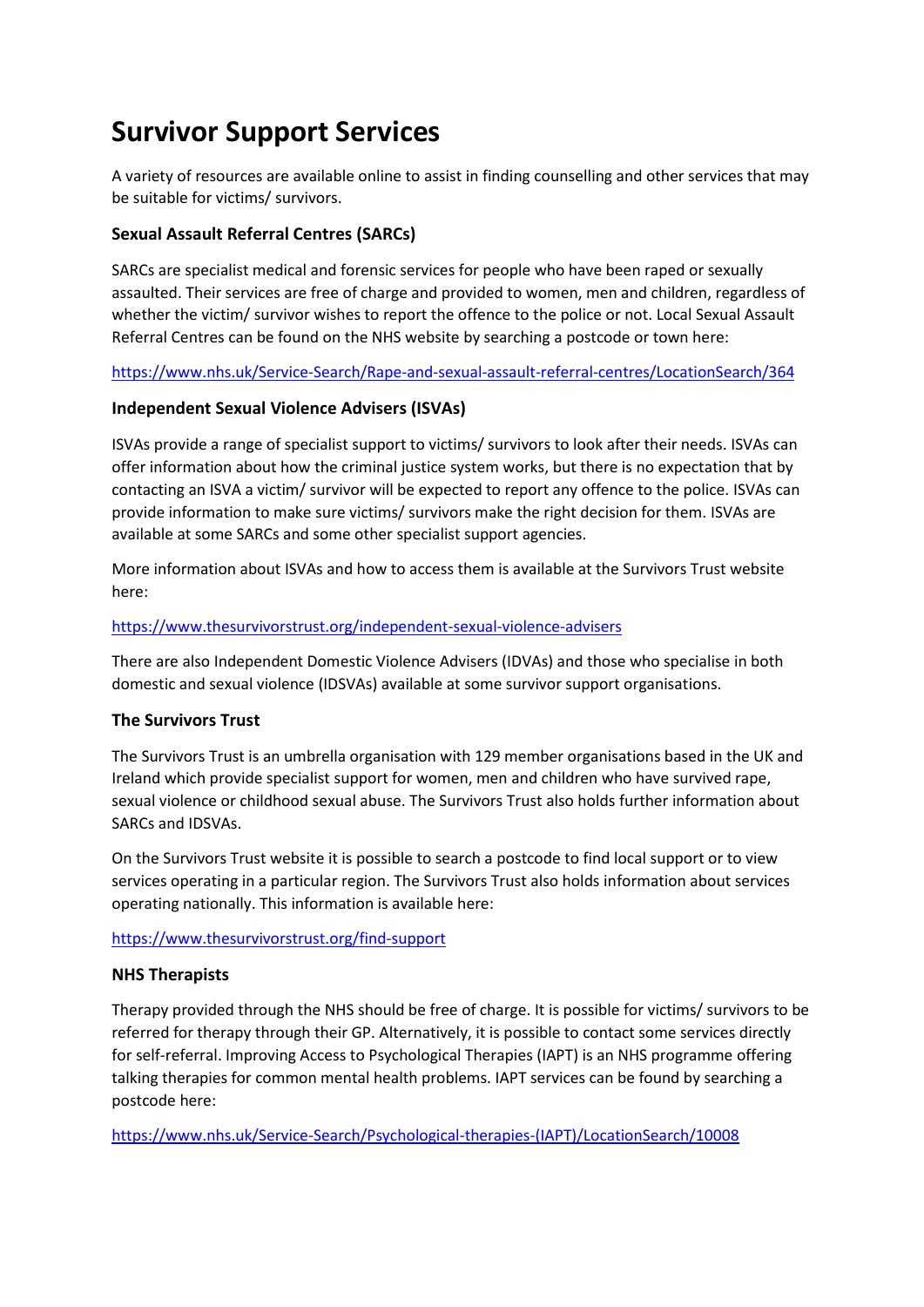# **The British Association for Counselling and Psychotherapy (BACP)**

The BACP is a professional association for members of the counselling profession in the UK. The BACP website holds a directory of members and services that are registered with or accredited by them. Most of these are private and will charge for their services. It is possible to search their directory via postcode here:

# <https://www.bacp.co.uk/search/Therapists>

It is possible to filter by:

- issues the victim/ survivor has suffered or is suffering (including abuse)
- the form of sessions (i.e. face to face, online, telephone, or home visits, long or short term)
- type of client (children, young people, adults)

The BACP also provide information about pre-trial therapy here:

[https://www.bacp.co.uk/bacp-journals/healthcare-counselling-and-psychotherapy-journal/april-](https://www.bacp.co.uk/bacp-journals/healthcare-counselling-and-psychotherapy-journal/april-2015/pre-trial-therapy/)[2015/pre-trial-therapy/](https://www.bacp.co.uk/bacp-journals/healthcare-counselling-and-psychotherapy-journal/april-2015/pre-trial-therapy/)

# **Counselling Directory**

Counselling Directory holds details of individual counsellors and psychotherapists that are personally registered as a member of a relevant professional body, and of counselling/ psychotherapy practices at which at least one of their therapists is registered, or the practice itself is. The list of the professional bodies they recognise is available at:

## <https://www.counselling-directory.org.uk/accreditation.html>

However, they do not monitor changes and therefore it is the responsibility of the person or organisation accessing the service to confirm that the accreditation is still valid.

It is possible to search Counselling Directory by postcode, town or country, here:

<https://www.counselling-directory.org.uk/adv-search.html>

It is possible to filter by:

- issues the victim/ survivor has suffered or is suffering (including different forms of abuse)
- the specific type of therapy required (i.e. Cognitive Behavioural Therapy, Arts therapy, Psychoanalysis etc)
- the form of sessions (i.e. face to face, online or telephone)
- wheelchair accessibility
- type of client (children, young people, adults)

# **UK Council for Psychotherapy (UKCP)**

The UKCP holds details of registered psychotherapists and psychotherapeutic counsellors. Their register is accredited by the Professional Standards Authority. It is possible to search their directory by postcode or location here:

# <https://www.psychotherapy.org.uk/find-a-therapist/>

It is possible to filter by:

• issues the victim/ survivor has suffered or is suffering (including different forms of abuse)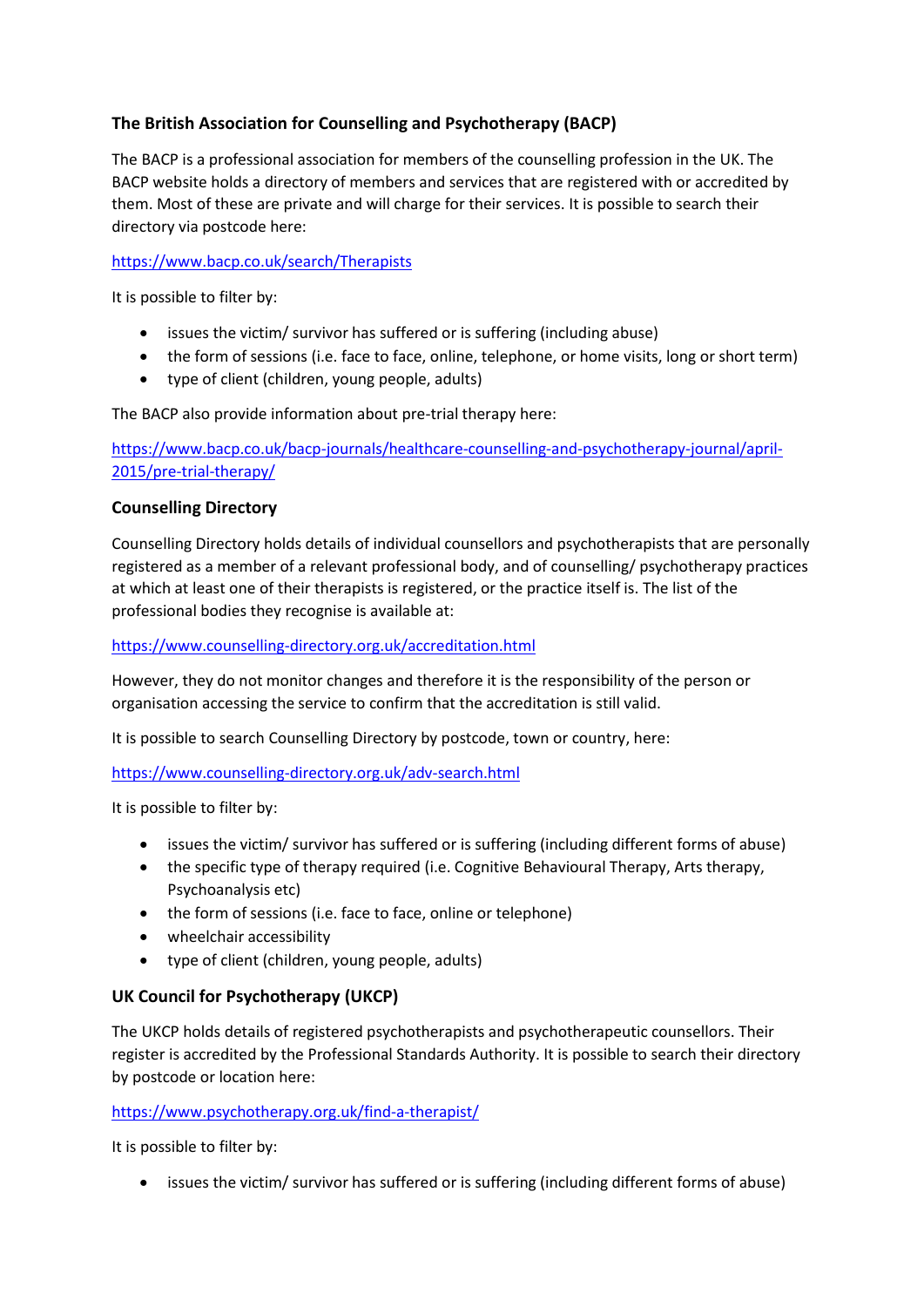- the specific type of therapy required (i.e. Cognitive and Behavioural Psychotherapy, Integrative Arts Psychotherapy, Psychoanalysis etc)
- type of client (children, young people, adults)
- additional language requirements

## **Charity and third sector therapists and support services**

Some community and charity sector organisations offer free or low-cost therapies.

#### **Mind**

The Mind website details local Mind charities and the services they offer here:

<https://www.mind.org.uk/information-support/local-minds/>

#### **Rethink Mental Illness**

Rethink Mental Illness has a network of over 140 local support groups offering space for people suffering mental illness to talk about their experience and get peer support. It is possible to search for these groups by postcode or town here:

#### <https://www.rethink.org/help-in-your-area/groups-in-your-area/>

They also provide over 200 mental health services in England including advocacy and helplines, offering support in issues ranging from employment to legal rights. It is possible to search for these groups by postcode or town here:

## <https://www.rethink.org/help-in-your-area/services/>

#### **Mental Health Matters**

Mental Health Matters provide mental health support services including helplines, therapy, advocacy and crisis support. Details of the services they offer can be found here:

<https://www.mhm.org.uk/Pages/Category/find-a-service?Take=24>

#### **Helplines Partnership**

Helplines Partnership holds a database of helplines that may be suitable for victims/ survivors. The search tool allows for a keyword search and for helplines to be filtered by topic and region. This is available here:

<https://helplines.org/helplines/>

## **Self-help resources**

**Help for Adult Victims of Child Abuse** provide a number of resources, many of which are freely available and written by survivors for survivors. They are available here:

## <https://www.havoca.org/resources/>

The **National Association for People Abused in Childhood (NAPAC)** provides some online [advice](https://eur02.safelinks.protection.outlook.com/?url=https%3A%2F%2Fnapac.org.uk%2Fcommon-concerns%2F&data=02%7C01%7Chelen.todd%40churchofengland.org%7Ca456287f24404ebef51008d72f8208d2%7C95e2463b3ab047b49ac1587c77ee84f0%7C0%7C1%7C637030107860695115&sdata=pKjgKiLXiSBuUGnUFJ3egOwNQuKwLTWgHDo2lRAwAho%3D&reserved=0) addressing common concerns that many survivors have, available here: